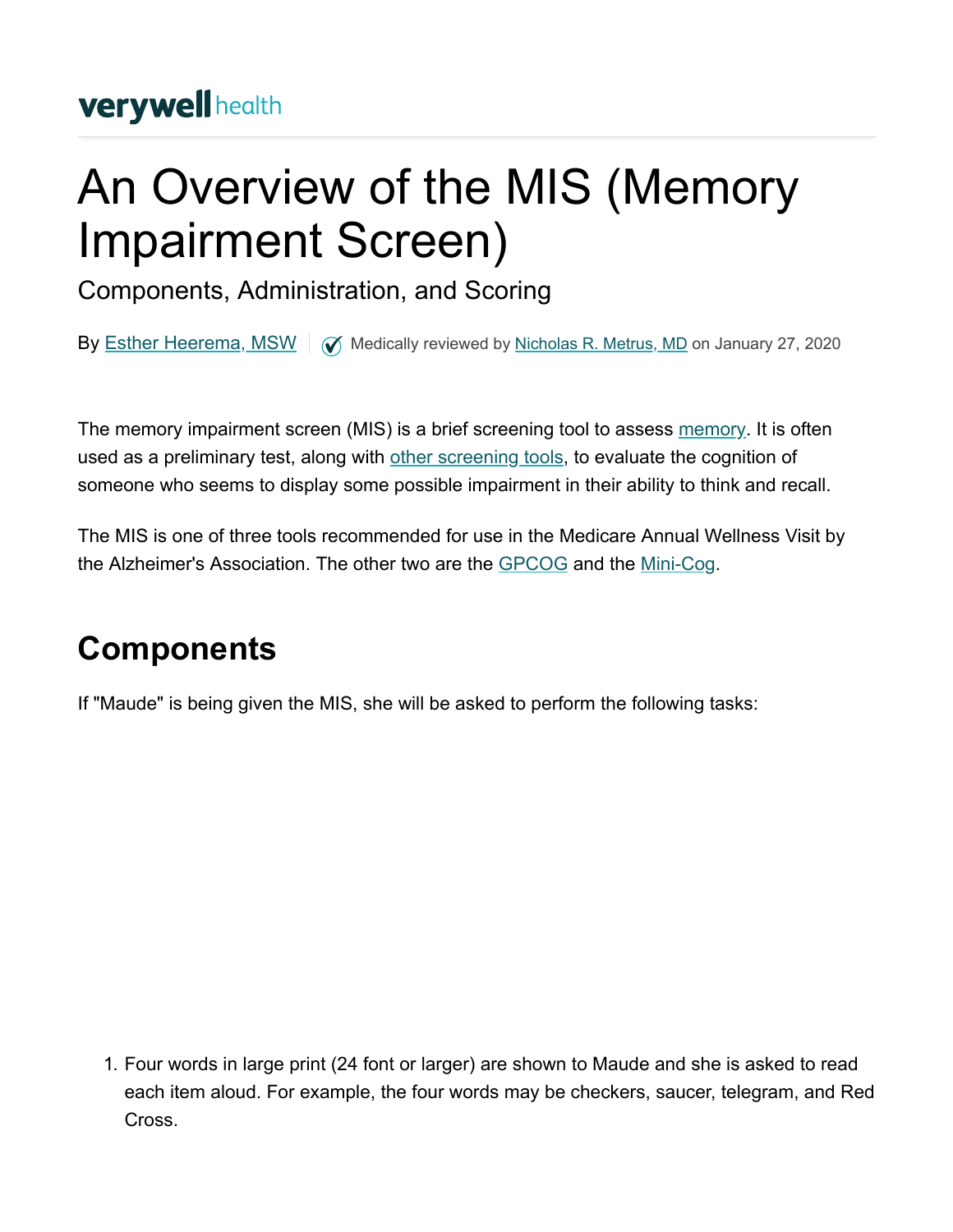- 2. Maude is then given a category and asked to identify which word fits that category. For example, the category of "games" is provided and she must be able to identify that the word "checkers" fits that category. After completing this task for all four words on the paper, the paper is removed from sight and Maude is told that she will have to remember these words in a few minutes.
- 3. Next, Madue is asked to perform a task that distracts her from the four words she just learned, such as counting to 20 forwards and backwards or counting backwards by sevens starting at 100.
- 4. After completing this distracting task, Maude is asked to recall the four words. She is given at least 5 seconds to remember each of the words. This is called the free recall section of the test because she is being asked to remember the words but not given any clues to do so.
- 5. If more than 10 seconds have passed with no words recalled, Maude is then given the categorical clue for each word and asked to recall the word. For example, the test administrator will say that one of the items was a game and this might prompt Maude to remember the word "checkers." This is the cued recall section of the test.

## **Scoring**

For each word recalled without any clues (free recall), Maude will receive two points. For each word recalled with the categorical clue, Maude will receive one point.

A score of 5-8 indicates no cognitive impairment, while a score of 4 or below points to possible cognitive impairment.

#### **Effectiveness**

The MIS has been shown to be more effective in identifying cognitive impairment and less costly than the standard Mini Mental State Exam. (The MIS is copyrighted by the Albert Einstein College of Medicine but clinical use is free.)

#### **Pros**

- The MIS does not require the ability to write, so it's a good choice if motor function is impaired.
- It's brief, requiring about four minutes to administer.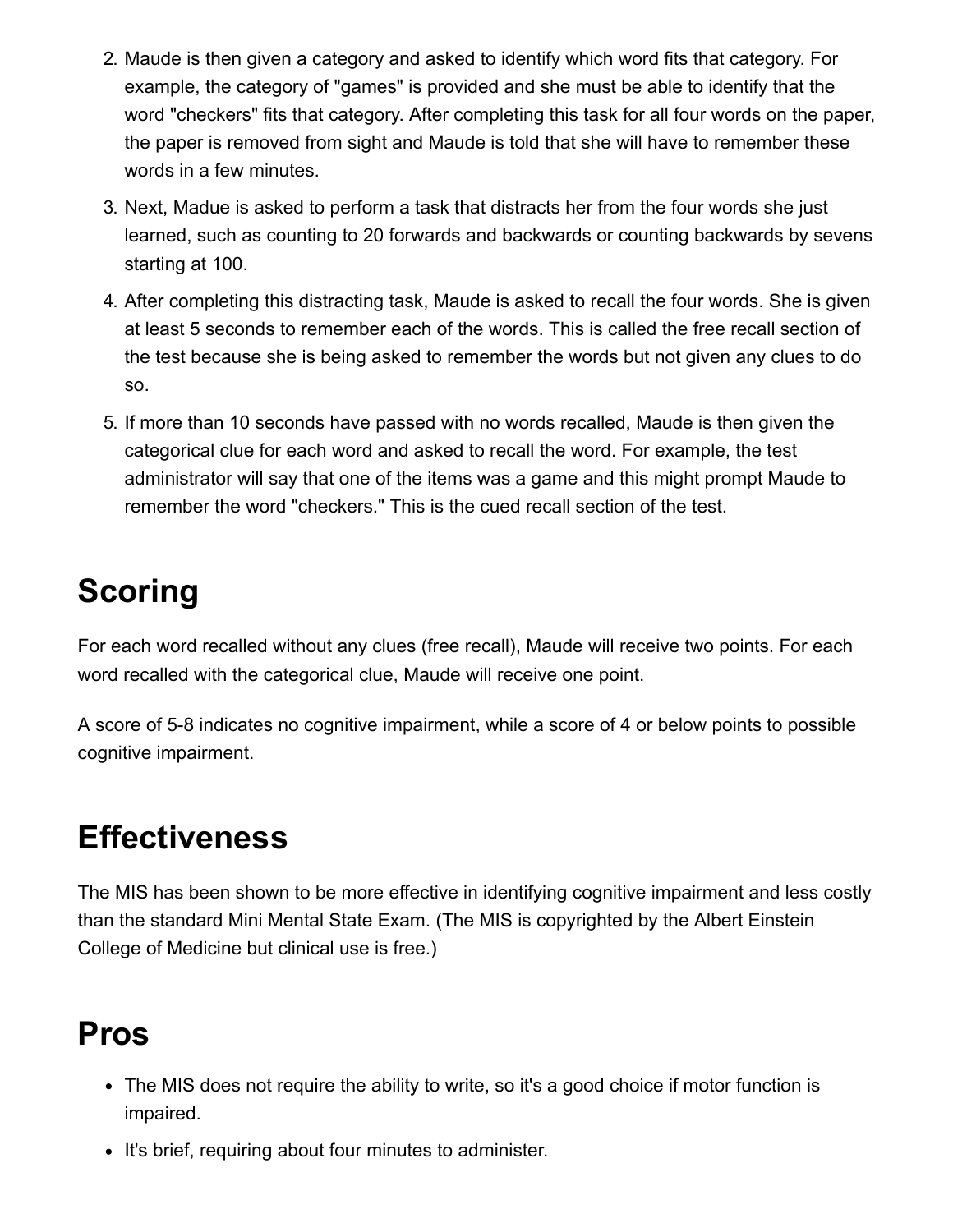- Performance on the MIS shows little effect from education level. (Someone who has gone to school through 6th grade should be able to perform just as well as someone with a college education.)
- The MIS remains accurate when used in multiple cultural settings and in different languages.
- It does not require extensive training to administer.
- There is also an MIS-T screening which is a version of the MIS that can be administered over the telephone. Research has shown that the MIS-T is effective in detecting cognitive impairment.

#### **Cons**

- One caution with the MIS is that it can't be used with persons who are unable to read, whether due to a visual impairment or due to illiteracy.
- It does not evaluate [executive functioning,](https://www.verywellhealth.com/executive-functioning-alzheimers-98596) which can be an early symptom in some types of dementia including [vascular dementia](https://www.verywellhealth.com/the-differences-between-alzheimers-vascular-dementia-98750) and [frontotemporal dementia.](https://www.verywellhealth.com/what-is-frontotemporal-dementia-98747)
- It does not evaluate [visuospatial ability,](https://www.verywellhealth.com/how-does-dementia-affect-visual-spatial-abilities-98586) which also can be affected by dementia.

#### A Word From Verywell

Remember that the MIS is a screening tool, not a definitive diagnostic tool. Poor performance on the MIS indicates that there may be a reason to be concerned, but a full physician assessment is necessary to evaluate cognition and eventually [diagnose dementia](https://www.verywellhealth.com/how-is-dementia-diagnosed-4121157). Keep in mind that there are some causes of memory impairment that can be at least partially reversible with diagnosis and appropriate treatment, such as [vitamin B12 deficiency,](https://www.verywellhealth.com/is-it-alzheimers-disease-or-vitamin-b12-deficiency-98738) medication interactions, [delirium,](https://www.verywellhealth.com/whats-the-difference-between-delirium-and-dementia-98838) and [normal pressure hydrocephalus](https://www.verywellhealth.com/normal-pressure-hydrocephalus-nph-98740).

#### Article Sources

Verywell Health uses only high-quality sources, including peer-reviewed studies, to support the facts within our articles. Read our [editorial process](https://www.verywellhealth.com/verywell-editorial-process-4777042) to learn more about how we fact-check and keep our content accurate, reliable, and trustworthy.

- Alzheimer's Association. Albert Einstein College of Medicine. Memory Impairment Screen.
- Alzheimer's & Dementia 9 (2013) 141–150. Alzheimer's Association recommendations for operationalizing the detection of cognitive impairment during the Medicare Annual Wellness Visit in a primary care setting.